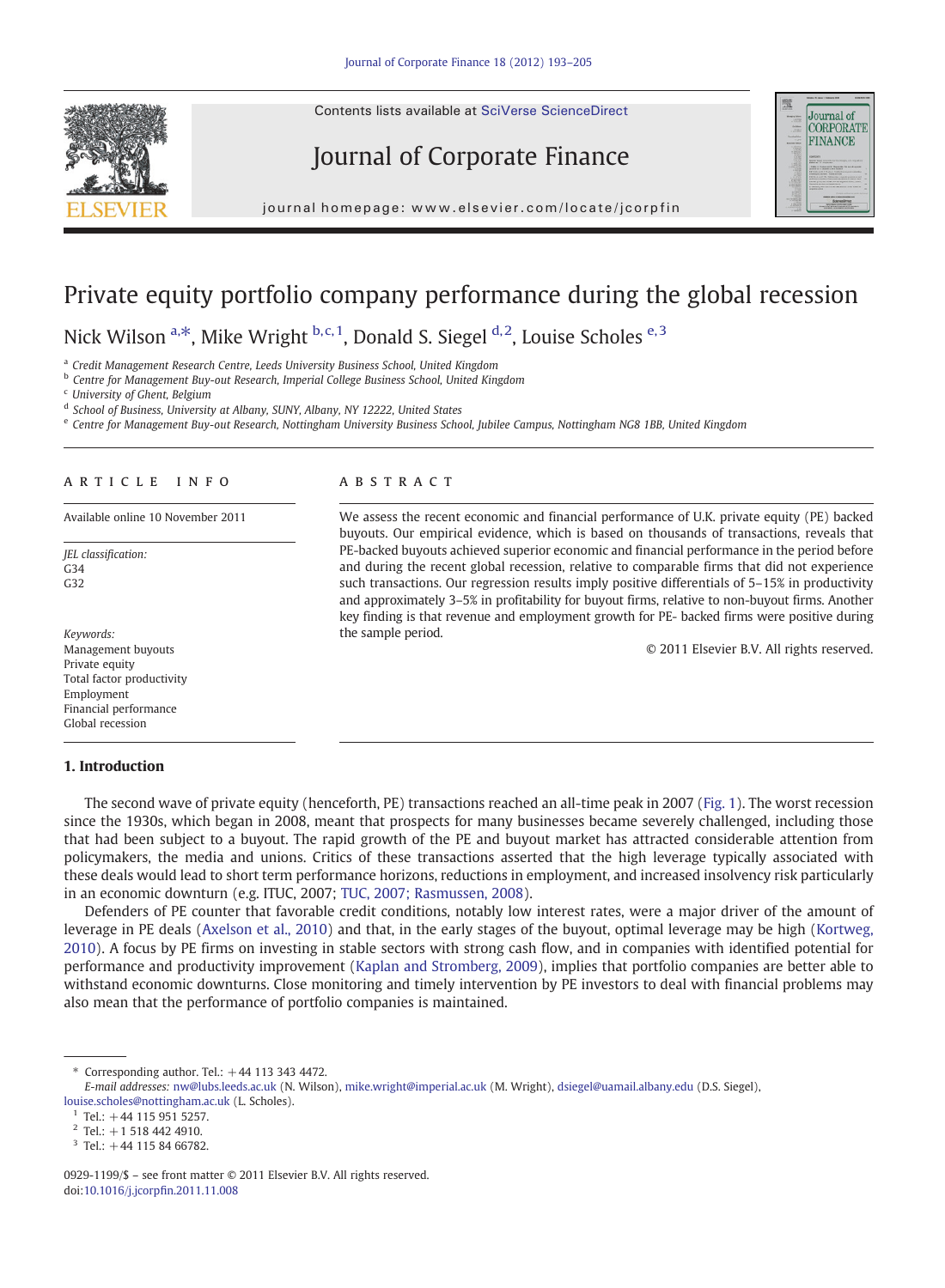<span id="page-1-0"></span>Recent studies of the second wave of PE transactions indicate that buyouts result in significant improvements in financial performance and total factor productivity, while employment effects appear more variable [\(Brown et al., 2009; Cumming et al.,](#page--1-0) [2007; Gilligan and Wright, 2010; Kaplan and Stromberg, 2009\)](#page--1-0). In the light of the academic and policy debate, it is timely to provide systematic evidence on the impact of the recent global recession on highly-leveraged companies. In this study, we assess the economic and financial performance of virtually the entire population of U.K. PE-backed companies, for the period 1995–2010. We control for a wide range of firm-specific, industry and macro-economic factors that have been found to explain differences in performance, in an effort to isolate the impact of PE involvement.

More specifically, we examine the following research question:

Do PE-backed buyouts outperform non-buyout private companies and publicly public companies prior to and during the recession period in terms of growth, efficiency and profitability?

### 2. Private equity and buyouts

PE firms become active investors in many buyouts because they assume a seat on the board of directors and specify contractual restrictions on the behavior of management [\(Acharya et al., 2009b](#page--1-0)). They also benefit generally both from detailed pre-purchase due diligence and full, timely information on the current trading of the businesses in which they invest. Their expertise in monitoring may enable portfolio firms to improve performance through exploiting opportunities for both cost efficiencies and growth. PE involvement may also enable timely restructuring if portfolio companies experience trading difficulties and/or problems in servicing financial structures that could reduce the likelihood of failure ([Pawlina, 2010\)](#page--1-0). Non-PE backed firms, whether private or publicly public, may be disadvantaged in these respects.

The precise form of any buyout may vary, in terms of the role of incumbent management. A management buyout (MBO) usually involves a PE acquisition in which the existing management assumes a substantial proportion of the equity, which may be a majority stake in smaller transactions. Management may proactively undertake an MBO to generate financial gains through efficiency improvements, which might have been impossible to achieve under the previous ownership regime [\(Wright et al., 2000](#page--1-0)). However, managers may also engage in high risk activities in the absence of close monitoring. Some managers may also become involved in a buyout in order to protect their jobs. As incumbents, management may have superior information to outsiders but their objectives, motivations and competencies may mean that this is overvalued. Thus, management may overpay and/or be more likely to take actions to entrench themselves in the business with the consequence that they fail to take sufficient actions establish the viability of the firm. Management buy-ins (MBIs) entail greater risks, as incoming management do not have the benefits of the insiders' knowledge of the operation of the business [\(Robbie and Wright, 1995](#page--1-0)). Therefore, we expect MBIs to be significantly more likely to fail.

High leverage, meanwhile, places pressures on managers to perform, in order to be able to service the debt taken on by the company during acquisition. Although low borrowing costs are associated with high leverage [\(Axelson et al., 2010\)](#page--1-0), very high levels of leverage may create problems in servicing the debt. This is especially true if cash flow projections are not met and predicated asset



Fig. 1. UK private equity backed buyouts. This chart shows the trend in PE backed buyouts in the UK from the start of market development to the latest available annual data. The data included in the charts has no lower size cut-off. Source: CMBOR/Barclays Private Equity/Ernst & Young.